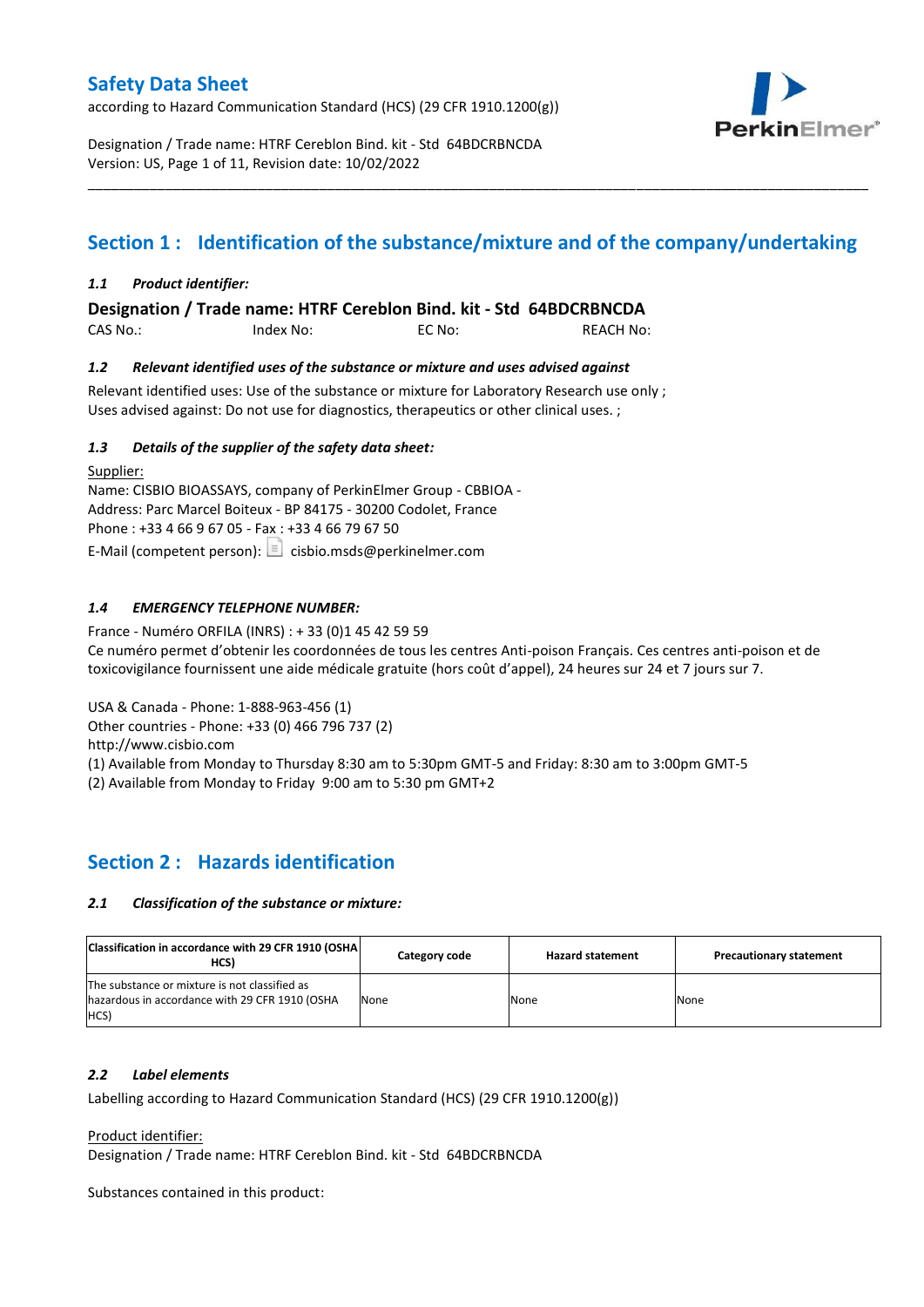according to Hazard Communication Standard (HCS) (29 CFR 1910.1200(g))

Designation / Trade name: HTRF Cereblon Bind. kit - Std 64BDCRBNCDA Version: US, Page 2 of 11, Revision date: 10/02/2022



Hazard pictograms

Signal word:

Hazard and precautionary statements:

#### *2.3 Other hazards*

The mixture does not contain substances classified as 'Substances of Very High Concern' (SVHC) >= 0.1% published by the European CHemicals Agency (ECHA) under article 57 of REACH. The mixture satisfies neither the PBT nor the vPvB criteria for mixtures in accordance with annexe XIII of the REACH regulations EC 1907/2006. ;

\_\_\_\_\_\_\_\_\_\_\_\_\_\_\_\_\_\_\_\_\_\_\_\_\_\_\_\_\_\_\_\_\_\_\_\_\_\_\_\_\_\_\_\_\_\_\_\_\_\_\_\_\_\_\_\_\_\_\_\_\_\_\_\_\_\_\_\_\_\_\_\_\_\_\_\_\_\_\_\_\_\_\_\_\_\_\_\_\_\_\_\_\_\_\_\_\_\_\_\_\_

Adverse human health effects: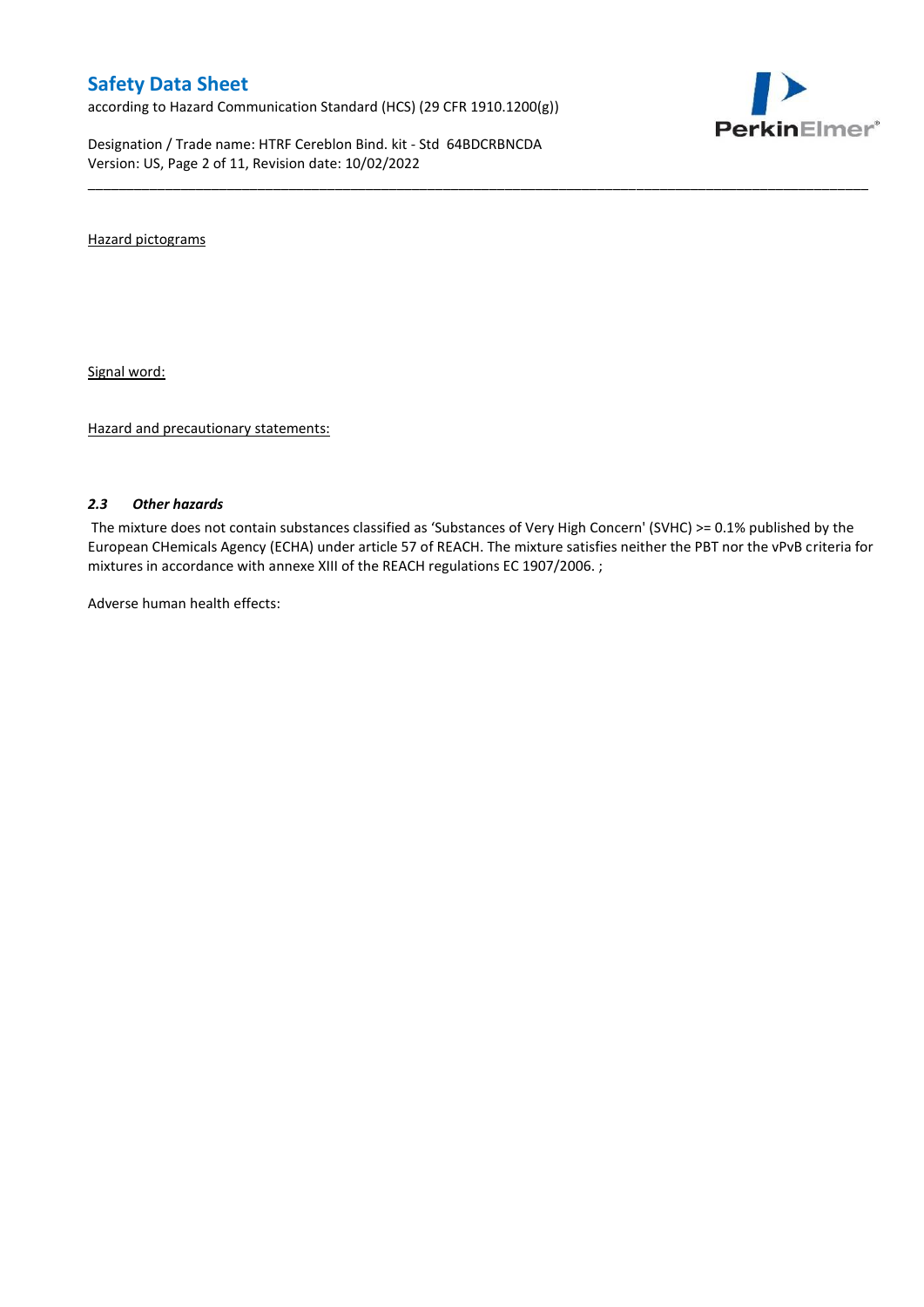according to Hazard Communication Standard (HCS) (29 CFR 1910.1200(g))



Designation / Trade name: HTRF Cereblon Bind. kit - Std 64BDCRBNCDA Version: US, Page 3 of 11, Revision date: 10/02/2022

## **Section 3 : Composition/information on ingredients**

### *3.2 Mixtures*

Hazardous ingredients:

| Substance name                                                             | CAS <sub>n</sub> ° | Index n° | EC n°     | Classification in accordance with 29 CFR   Concentration<br>1910 (OSHA HCS) | (%)     | <b>SCL</b> | M-factor |
|----------------------------------------------------------------------------|--------------------|----------|-----------|-----------------------------------------------------------------------------|---------|------------|----------|
| $4-(2-$<br>hydroxyethyl)piperazin-7365-45-9<br>1-ylethanesulphonic<br>acid |                    |          | 230-907-9 |                                                                             | $< 3\%$ |            |          |

\_\_\_\_\_\_\_\_\_\_\_\_\_\_\_\_\_\_\_\_\_\_\_\_\_\_\_\_\_\_\_\_\_\_\_\_\_\_\_\_\_\_\_\_\_\_\_\_\_\_\_\_\_\_\_\_\_\_\_\_\_\_\_\_\_\_\_\_\_\_\_\_\_\_\_\_\_\_\_\_\_\_\_\_\_\_\_\_\_\_\_\_\_\_\_\_\_\_\_\_\_

Additional information:

Full text of H- and EUH-phrases: see SECTION 16.

## **Section 4 : First aid measures**

### *4.1 Description of first aid measures*

**General information**: Do not leave affected person unattended. ;

**Following inhalation**: In case of respiratory tract irritation, consult a physician. ;

**Following skin contact**:After contact with skin, wash immediately with water ;

**Following eye contact**: After contact with the eyes, rinse with water with the eyelids open for a sufficient length of time,

then consult an ophthalmologist immediately. ;

**Following ingestion**: Do NOT induce vomiting. ;

**Self-protection of the first aider**:

#### *4.2 Most important symptoms and effects, both acute and delayed*

Symptoms: No known symptoms to date. ; Effects:

### *4.3 Indication of any immediate medical attention and special treatment needed*

Notes for the doctor:

# **Section 5 : Firefighting measures**

### *5.1 Extinguishing media:*

Suitable extinguishing media: This product is not flammable. Use extinguishing agent suitable for type of surrounding fire ;

### *5.2 Special hazards arising from the substance or mixture*

Hazardous combustion products: /

### *5.3 Advice for fire-fighters*

Wear Protective clothing. ; Additional information: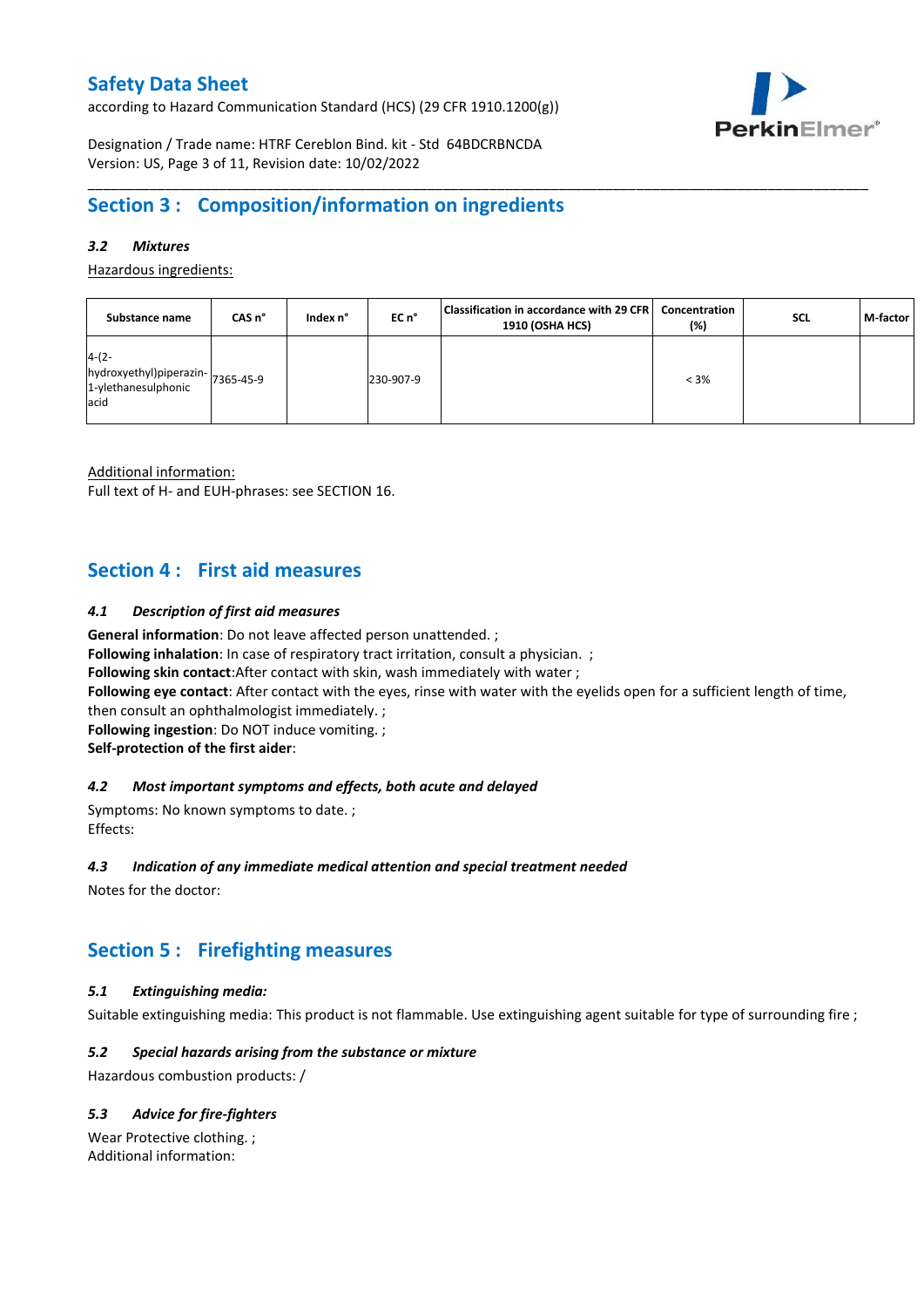according to Hazard Communication Standard (HCS) (29 CFR 1910.1200(g))



Designation / Trade name: HTRF Cereblon Bind. kit - Std 64BDCRBNCDA Version: US, Page 4 of 11, Revision date: 10/02/2022

### **Section 6 : Accidental release measures**

### *6.1 Personal precautions, protective equipment and emergency procedures*

Emergency procedures: Provide adequate ventilation. ;

### *6.2 Environmental precautions*

Do not allow to enter into surface water or drains. ;

#### *6.3 Methods and material for containment and cleaning up*

For cleaning up: Suitable material for taking up: Absorbing material, organic ; Other information:

### *6.4 Reference to other sections*

Additional information:

# **Section 7 : Handling and storage**

### *7.1 Precautions for safe handling*

Protective measures: Advice on safe handling: Avoid contact with skin, eyes and clothes. ; Fire preventions:

Do not eat, drink or smoke in areas where reagents are handled. ; Advice on general occupational hygiene : Handle in accordance with good industrial hygiene and safety practice ;

\_\_\_\_\_\_\_\_\_\_\_\_\_\_\_\_\_\_\_\_\_\_\_\_\_\_\_\_\_\_\_\_\_\_\_\_\_\_\_\_\_\_\_\_\_\_\_\_\_\_\_\_\_\_\_\_\_\_\_\_\_\_\_\_\_\_\_\_\_\_\_\_\_\_\_\_\_\_\_\_\_\_\_\_\_\_\_\_\_\_\_\_\_\_\_\_\_\_\_\_\_

### *7.2 Conditions for safe storage, including any incompatibilities*

Requirements for storage rooms and vessels: Keep container tightly closed. ; Hints on storage assembly: Materials to avoid: Further information on storage conditions:

#### *7.3 Specific end uses:*

Recommendations on specific end uses: Observe technical data sheet. ;

# **Section 8 : Exposure controls/personal protection**

#### *8.1 Control parameters*

Preliminary remark:

### 8.1.1 Occupational exposure limits:

OSHA (USA)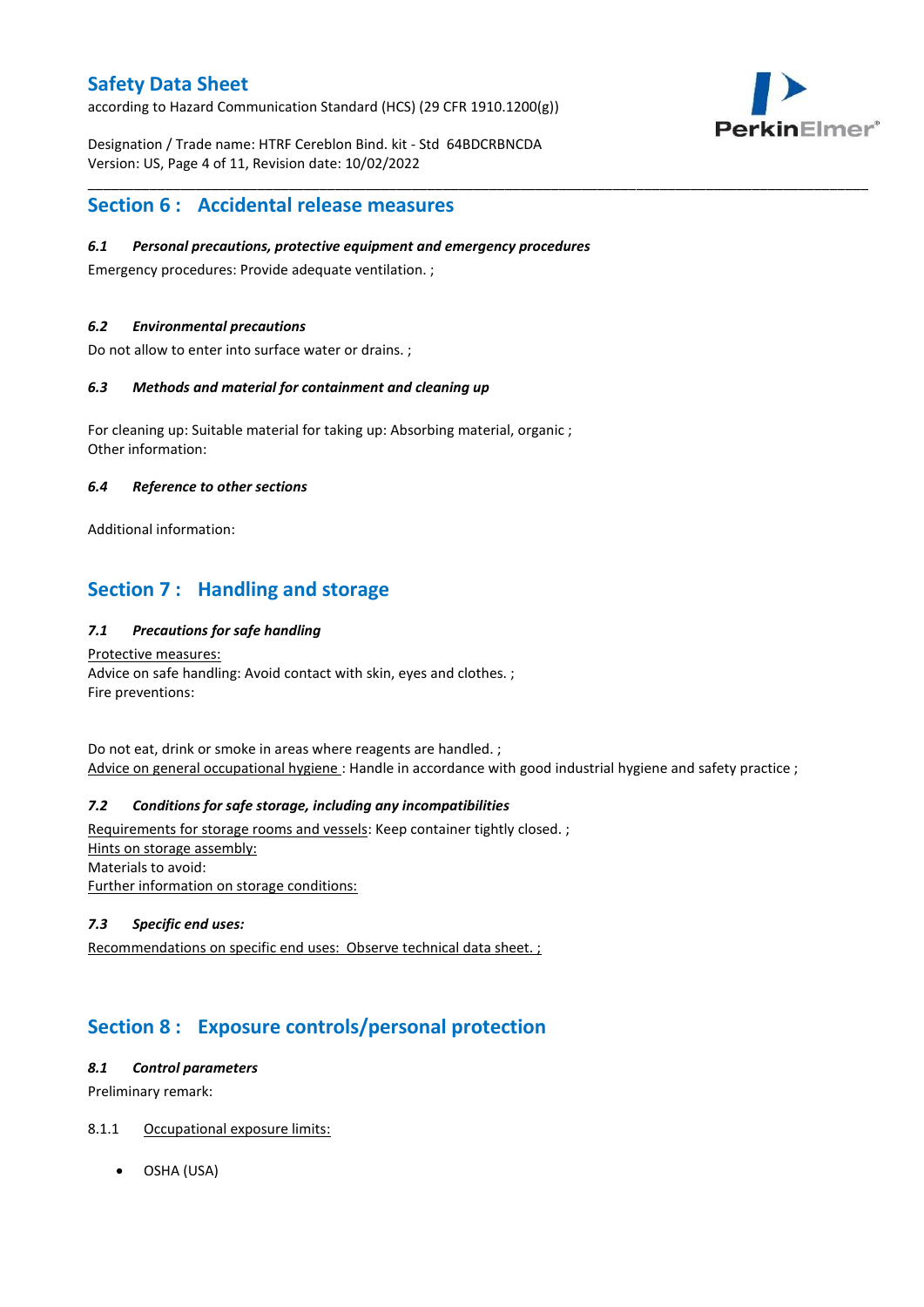according to Hazard Communication Standard (HCS) (29 CFR 1910.1200(g))



### Designation / Trade name: HTRF Cereblon Bind. kit - Std 64BDCRBNCDA Version: US, Page 5 of 11, Revision date: 10/02/2022

| Source :                      |        |           |                                                                            | Occupational Safety and Health Administration (OSHA) Permissible Exposure Limits (PELS) from 29 CFR 1910.1000 |                                                                      |                                                                        |
|-------------------------------|--------|-----------|----------------------------------------------------------------------------|---------------------------------------------------------------------------------------------------------------|----------------------------------------------------------------------|------------------------------------------------------------------------|
| Substance                     | EC-No. | CAS-No    | <b>OSHA Permissible</b><br><b>Exposure Limit (PEL)</b><br>8-hour TWA (ppm) | <b>OSHA Permissible</b><br><b>Exposure Limit (PEL) 8-</b><br>hour TWA (mg/m3)                                 | <b>OSHA Permissible</b><br><b>Exposure Limit (PEL)</b><br>STEL (ppm) | <b>OSHA Permissible</b><br><b>Exposure Limit (PEL)</b><br>STEL (mg/m3) |
| r365-45-9 / 230-907-230-907-9 |        | 7365-45-9 |                                                                            |                                                                                                               |                                                                      |                                                                        |

| Source:                             | TRGS 903, November 2015, BAuA |               |             |           |
|-------------------------------------|-------------------------------|---------------|-------------|-----------|
| Substance                           | EC No.                        | <b>CAS-No</b> | BGW (mg/m3) | BGW (ppm) |
| 7365-45-9 / 230-907-230-907-9<br>Ιg |                               | 7365-45-9     |             |           |

### 8.1.2 DNEL/PNEC-values:

• DNEL worker

| Source:                  |                     | <b>GESTIS</b> - substance database |                                                 |                                                       |                                                          |                                                  |                                                       |                                                         |                                                             |
|--------------------------|---------------------|------------------------------------|-------------------------------------------------|-------------------------------------------------------|----------------------------------------------------------|--------------------------------------------------|-------------------------------------------------------|---------------------------------------------------------|-------------------------------------------------------------|
| Substance                | EC No.              | <b>CAS-No</b>                      | Acute - dermal,<br>local effects<br>(mg/kg/day) | Long-term-<br>dermal, local<br>effects<br>(mg/kg/day) | Long-term-<br>dermal.<br>systemic effects<br>(mg/kg/day) | Acute –<br>linhalation. local<br>effects (mg/m3) | Acute –<br>inhalation.<br>systemic effects<br>(mg/m3) | Long-term $-$<br>linhalation. locall<br>effects (mg/m3) | $Long-term -$<br>inhalation,<br>systemic effects<br>(mg/m3) |
| 7365-45-9 /<br>230-907-9 | 230-907-9 7365-45-9 |                                    |                                                 |                                                       |                                                          |                                                  | 23.5-23.5                                             |                                                         |                                                             |

#### DNEL consumer

| Source:                  |        | <b>IGESTIS</b> – substance database |                                                  |                                                          |                                                          |                                                  |                                                       |                                                     |                                                          |
|--------------------------|--------|-------------------------------------|--------------------------------------------------|----------------------------------------------------------|----------------------------------------------------------|--------------------------------------------------|-------------------------------------------------------|-----------------------------------------------------|----------------------------------------------------------|
| <b>Substance</b>         | EC No. | <b>CAS No</b>                       | Acute – dermal. <br>local effects<br>(mg/kg/day) | Long-term $-$<br>dermal, local<br>effects<br>(mg/kg/day) | Long-term-<br>dermal,<br>systemic effects<br>(mg/kg/day) | Acute –<br>linhalation. local<br>effects (mg/m3) | Acute -<br>inhalation.<br>systemic effects<br>(mg/m3) | Long-term-<br>linhalation. local<br>effects (mg/m3) | Long-term-<br>inhalation.<br>systemic effects<br>(mg/m3) |
| 7365-45-9 /<br>230-907-9 |        | 230-907-9 7365-45-9                 |                                                  |                                                          |                                                          |                                                  |                                                       |                                                     |                                                          |

### • PNEC

| Source:          | <b>INERIS</b>                  |        |            |                    |  |              |  |                      |  |                                                                                                                                                                                                                                                                                                                                                                                                                                                                                                                       |  |              |  |  |                      |  |  |
|------------------|--------------------------------|--------|------------|--------------------|--|--------------|--|----------------------|--|-----------------------------------------------------------------------------------------------------------------------------------------------------------------------------------------------------------------------------------------------------------------------------------------------------------------------------------------------------------------------------------------------------------------------------------------------------------------------------------------------------------------------|--|--------------|--|--|----------------------|--|--|
| <b>Substance</b> | EC-No.                         |        |            | PNEC AQUATIC       |  |              |  |                      |  |                                                                                                                                                                                                                                                                                                                                                                                                                                                                                                                       |  |              |  |  | <b>PNEC Sediment</b> |  |  |
|                  |                                | CAS-No | freshwater |                    |  | marine water |  | intermittent release |  | freshwater                                                                                                                                                                                                                                                                                                                                                                                                                                                                                                            |  | marine water |  |  |                      |  |  |
|                  |                                |        |            | $(mg/L)$ $(mg/kg)$ |  |              |  |                      |  | $\lceil \frac{\text{pmm}}{\text{pmm}} \rceil \cdot \lceil \frac{\text{pmm}}{\text{pmm}} \rceil \cdot \lceil \frac{\text{pmm}}{\text{pmm}} \rceil \cdot \lceil \frac{\text{pmm}}{\text{pmm}} \rceil \cdot \lceil \frac{\text{pmm}}{\text{pmm}} \rceil \cdot \lceil \frac{\text{pmm}}{\text{pmm}} \rceil \cdot \lceil \frac{\text{pmm}}{\text{pmm}} \rceil \cdot \lceil \frac{\text{pmm}}{\text{pmm}} \rceil \cdot \lceil \frac{\text{pmm}}{\text{pmm}} \rceil \cdot \lceil \frac{\text{pmm}}{\text{pmm}} \rceil \cdot$ |  |              |  |  |                      |  |  |
| 7365-45-9<br>19  | / 230-907- 230-907-9 7365-45-9 |        |            |                    |  |              |  |                      |  |                                                                                                                                                                                                                                                                                                                                                                                                                                                                                                                       |  |              |  |  |                      |  |  |

| Source:   | <b>INERIS</b> |               |        |
|-----------|---------------|---------------|--------|
| Substance | EC-No.        | <b>∩AS-No</b> | Others |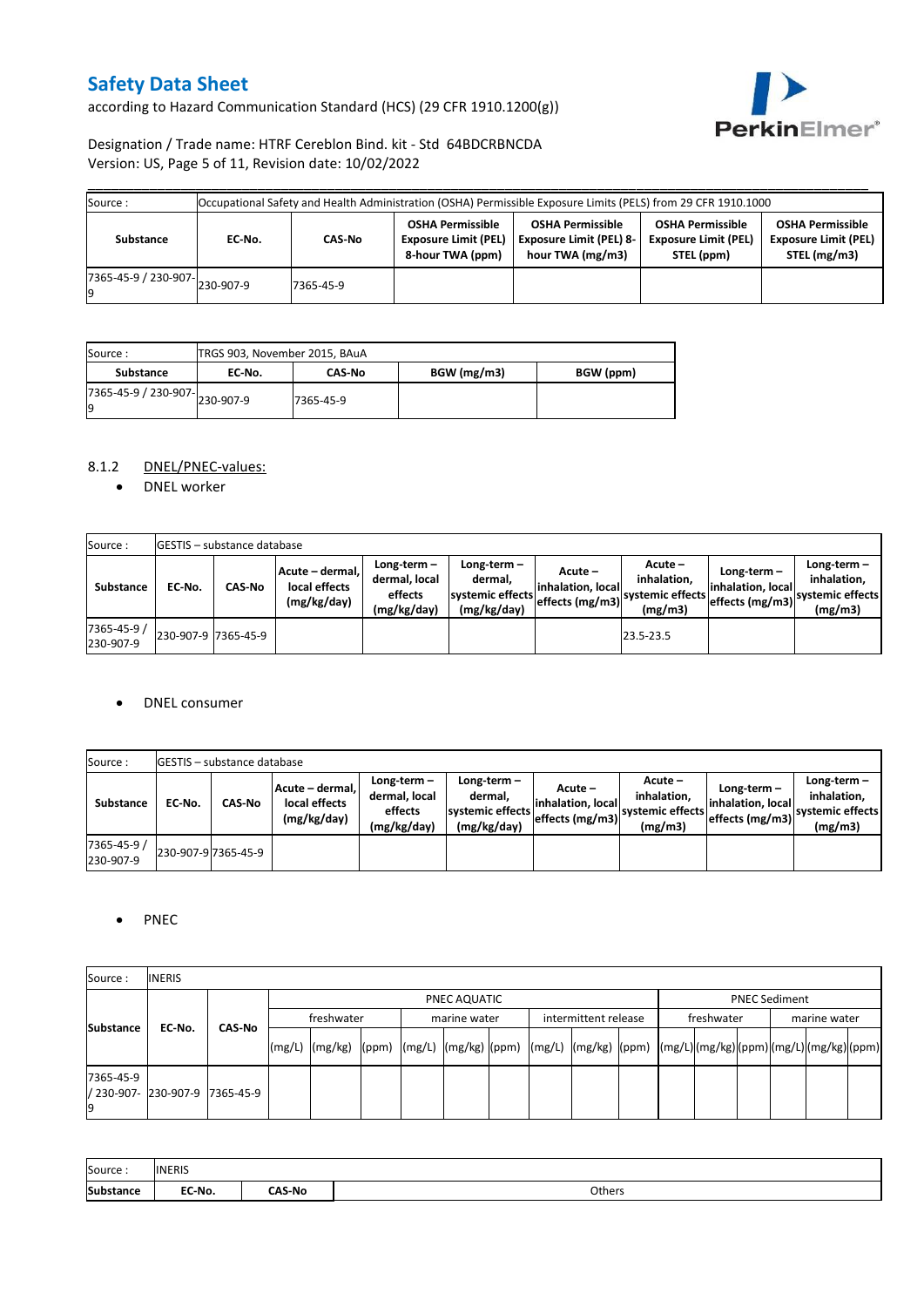according to Hazard Communication Standard (HCS) (29 CFR 1910.1200(g))



Designation / Trade name: HTRF Cereblon Bind. kit - Std 64BDCRBNCDA Version: US, Page 6 of 11, Revision date: 10/02/2022

|                          |           |           |       | <b>PNEC soil</b> |       |        | PNEC sewage treatment<br>plant |       |        | <b>PNEC</b> air |       |        | PNEC secondary<br>poisoning |       |  |
|--------------------------|-----------|-----------|-------|------------------|-------|--------|--------------------------------|-------|--------|-----------------|-------|--------|-----------------------------|-------|--|
|                          |           |           | (mg/L | (mg/kg)          | (ppm) | (mg/L) | (mg/kg)                        | (ppm) | (mg/L) | (mg/kg)         | (ppm) | (mg/L) | (mg/kg)                     | (ppm) |  |
| 7365-45-9 /<br>230-907-9 | 230-907-9 | 7365-45-9 |       |                  |       |        |                                |       |        |                 |       |        |                             |       |  |

### *8.2 Exposure controls*

8.2.1 Appropriate engineering controls:

Technical measures and appropriate working operations should be given priority over the use of personal protective equipment. See section 7

8.2.2 Personal protective equipment:

Eye / Face protection: Safety glasses with side-shields ;

Skin protection:Gloves ;

Respiratory protection:Ensure adequate ventilation ;

Thermal hazards:

8.2.3 Environmental exposure controls:

Consumer exposure control

Measures related to consumer uses of the substance (as such or in mixtures): Measures related to the service life of the substance in articles:

## **Section 9 : Physical and chemical properties**

#### *9.1 Information on basic physical and chemical properties*

Appearance

| $\frac{1}{2}$         |             |
|-----------------------|-------------|
| Physical state        | Liquid:     |
| Colour                | Colorless · |
| Odour                 |             |
| Odour threshold (ppm) |             |

|                                                             |                                       | Value | Concentration<br>(mol/L) | Method | Temperature (°C) | Pressure (kPa) | Remark |
|-------------------------------------------------------------|---------------------------------------|-------|--------------------------|--------|------------------|----------------|--------|
| pH                                                          |                                       |       |                          |        |                  |                |        |
| Melting point (°C)                                          |                                       |       |                          |        |                  |                |        |
| Freezing point (°C)                                         |                                       |       |                          |        |                  |                |        |
| Initial boiling point/boiling range (°C)                    |                                       |       |                          |        |                  |                |        |
| Flash point (°C)                                            |                                       |       |                          |        |                  |                |        |
| Evaporation rate (kg/m <sup>2</sup> /h)                     |                                       |       |                          |        |                  |                |        |
| Flammability (type:) (%)                                    |                                       |       |                          |        |                  |                |        |
| Upper/lower<br>flammability or explosive<br>limits          | Upper explosive limit<br>(%)          |       |                          |        |                  |                |        |
|                                                             | Lower explosive limit (%)             |       |                          |        |                  |                |        |
| Vapour pressure (kPa)                                       |                                       |       |                          |        |                  |                |        |
| Vapour density (g/cm <sup>3</sup> )                         |                                       |       |                          |        |                  |                |        |
|                                                             | Density (g/cm <sup>3</sup> )          |       |                          |        |                  |                |        |
| <b>Densities</b>                                            | Relative density (g/cm <sup>3</sup> ) |       |                          |        |                  |                |        |
|                                                             | Bulk density (g/cm <sup>3</sup> )     |       |                          |        |                  |                |        |
|                                                             | Critical density (g/cm <sup>3</sup> ) |       |                          |        |                  |                |        |
| Solubility (Type: ) (g/L)                                   |                                       |       |                          |        |                  |                |        |
| Partition coefficient (log Pow)                             |                                       |       |                          |        |                  |                |        |
| n-octanol/water at pH :                                     |                                       |       |                          |        |                  |                |        |
| Auto-ignition temperature (°C)                              |                                       |       |                          |        |                  |                |        |
| Decomposition temperature (°C)<br>Decomposition energy : kJ |                                       |       |                          |        |                  |                |        |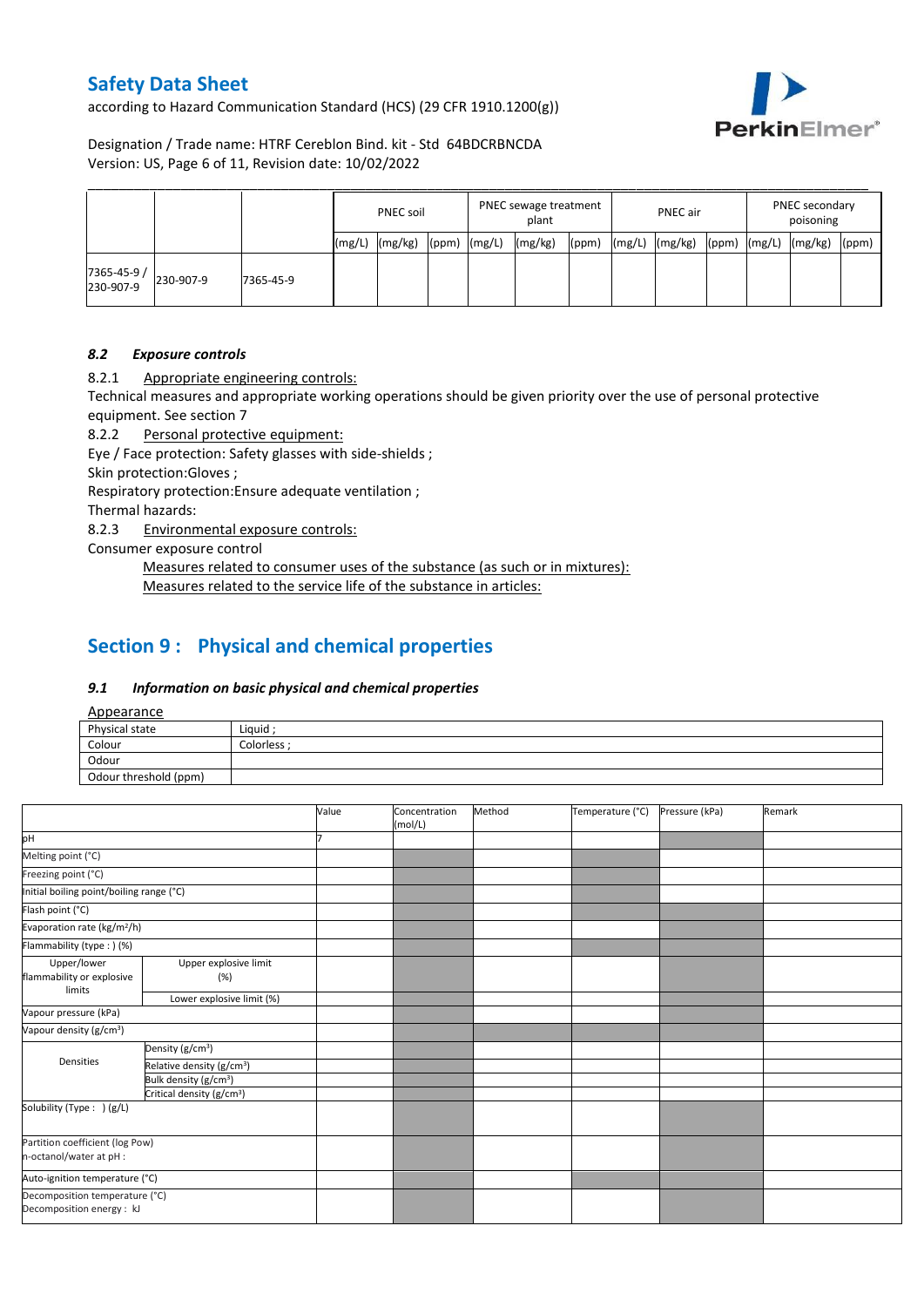according to Hazard Communication Standard (HCS) (29 CFR 1910.1200(g))



Designation / Trade name: HTRF Cereblon Bind. kit - Std 64BDCRBNCDA Version: US, Page 7 of 11, Revision date: 10/02/2022

| Viscosity | Viscosity, dynamic (poiseuille)           |  |  |  |
|-----------|-------------------------------------------|--|--|--|
|           | Viscosity, cinematic (cm <sup>3</sup> /s) |  |  |  |
|           | Explosive properties                      |  |  |  |
|           | Oxidising properties                      |  |  |  |

#### *9.2 Other information:*

No other relevant data available

# **Section 10 : Stability and reactivity**

#### *10.1 Reactivity*

This material is considered to be non-reactive under normal use conditions. ;

*10.2 Chemical stability*

- *10.3 Possibility of hazardous reactions*
- *10.4 Conditions to avoid:*
- *10.5 Incompatible materials:*
- *10.6 Hazardous decomposition products:*

Does not decompose when used for intended uses. ;

## **Section 11 : Toxicological information**

Toxicokinetics, metabolism and distribution

*11.1 Information on toxicological effects*

**Substances** 

**Acute toxicity**

Animal data: Acute oral toxicity:

Acute dermal toxicity:

Acute inhalative toxicity:

Practical experience / human evidence: Assessment / Classification: General Remark:

**•** Skin corrosion/irritation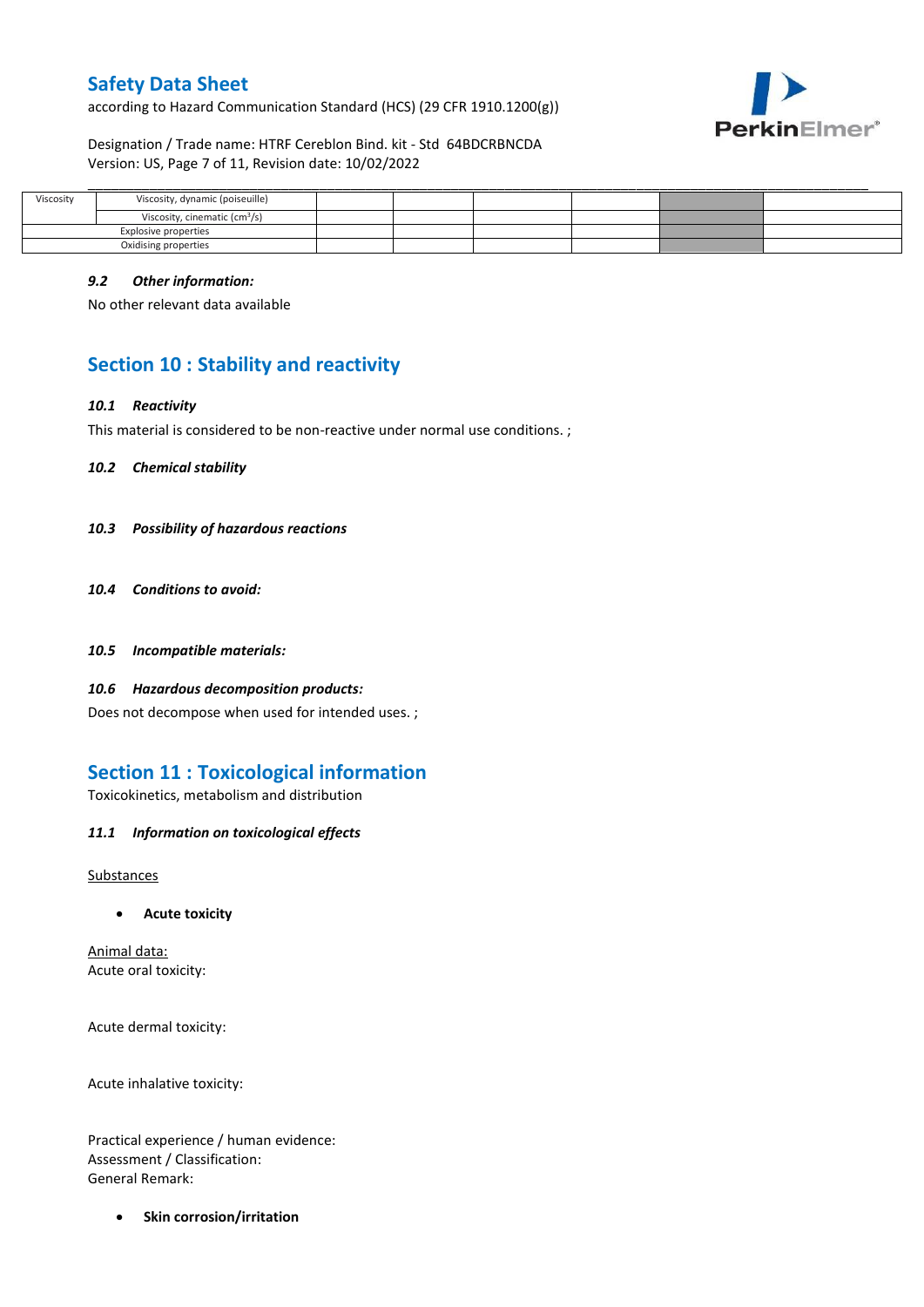according to Hazard Communication Standard (HCS) (29 CFR 1910.1200(g))



Designation / Trade name: HTRF Cereblon Bind. kit - Std 64BDCRBNCDA Version: US, Page 8 of 11, Revision date: 10/02/2022

\_\_\_\_\_\_\_\_\_\_\_\_\_\_\_\_\_\_\_\_\_\_\_\_\_\_\_\_\_\_\_\_\_\_\_\_\_\_\_\_\_\_\_\_\_\_\_\_\_\_\_\_\_\_\_\_\_\_\_\_\_\_\_\_\_\_\_\_\_\_\_\_\_\_\_\_\_\_\_\_\_\_\_\_\_\_\_\_\_\_\_\_\_\_\_\_\_\_\_\_\_

#### Animal data:

In-vitro skin test method: In-vitro skin test result:

Assessment / Classification:

**Eye damage/irritation**

Animal data:

In vitro eye test method: In vitro eye test result: Assessment / Classification:

#### C**MR effects (carcinogenity, mutagenicity and toxicity for reproduction)**

o Germ cell mutagenicity:

Animal data:

Assessment / Classification:

o Carcinogenicity

Practical experience / human evidence: Animal data:

Other information: Assessment / Classification:

o Reproductive toxicity

Practical experience / human evidence: Animal data:

Other information: Assessment / Classification:

Overall assessment on CMR properties:

 **Specific target organ toxicity (single exposure)** o STOT SE 1 and 2

Animal data:

Other information:

o STOT SE 3

Practical experience / human evidence:

Other information: Assessment / Classification: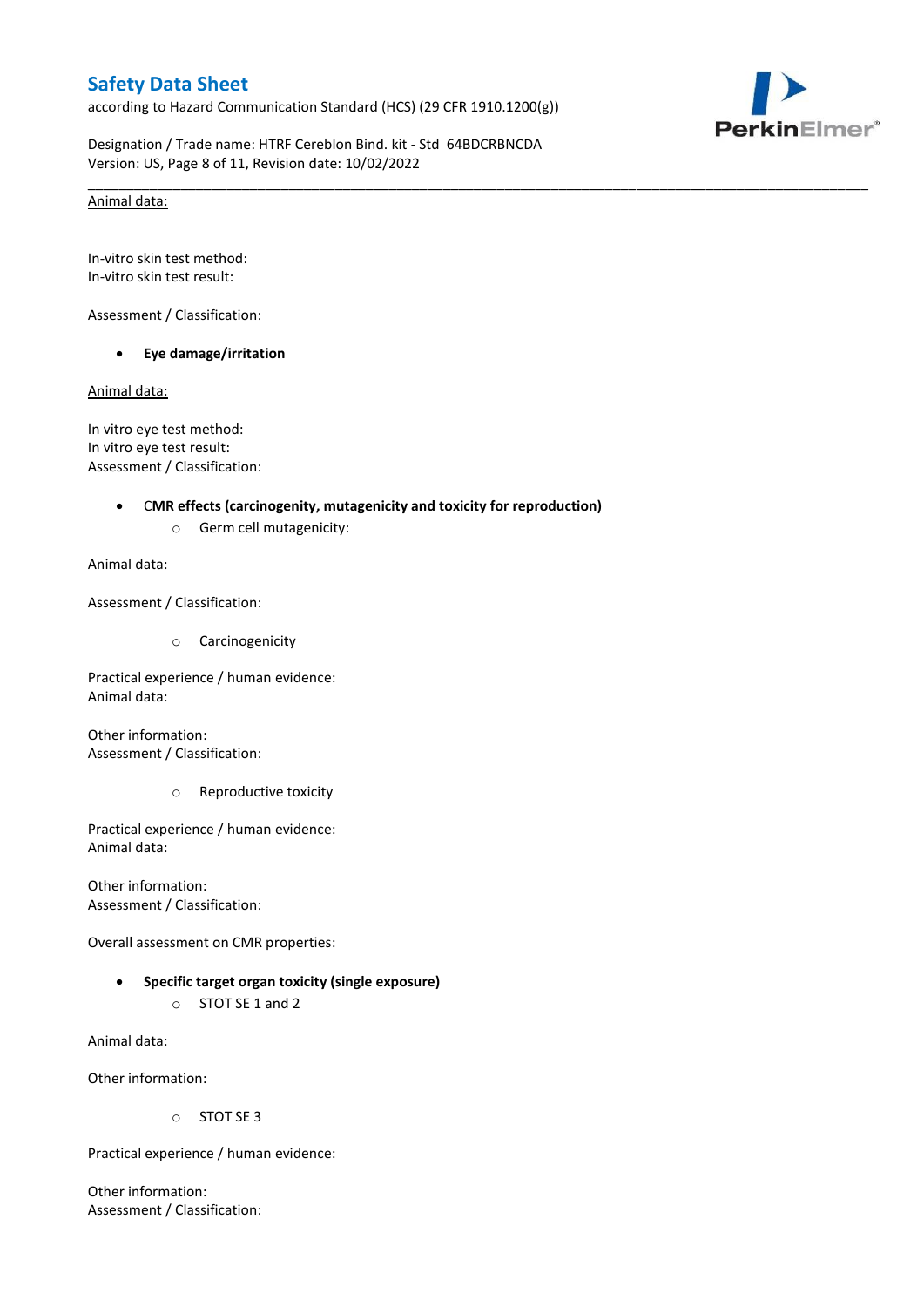according to Hazard Communication Standard (HCS) (29 CFR 1910.1200(g))



Designation / Trade name: HTRF Cereblon Bind. kit - Std 64BDCRBNCDA Version: US, Page 9 of 11, Revision date: 10/02/2022

### **Specific target organ toxicity (repeated exposure)**

Practical experience / human evidence: Animal data:

Assessment / Classification: Other information

### **Aspiration hazard**

Practical experience / human evidence: Experimental data: viscosity data: see SECTION 9. Assessment / Classification: Remark:

11.1.1 Mixtures No toxicological information is available for the mixture itself

## **Section 12 : Ecological information**

In case that test data regarding one endpoint/differentiation exist for the mixture itself, the classification is carried out according to the substance criteria (excluding biodegradation and bioaccumulation). If no test data exist, the criteria for mixture classification has to be used (calculation method) in this case the toxicological data of the ingredients are shown.

\_\_\_\_\_\_\_\_\_\_\_\_\_\_\_\_\_\_\_\_\_\_\_\_\_\_\_\_\_\_\_\_\_\_\_\_\_\_\_\_\_\_\_\_\_\_\_\_\_\_\_\_\_\_\_\_\_\_\_\_\_\_\_\_\_\_\_\_\_\_\_\_\_\_\_\_\_\_\_\_\_\_\_\_\_\_\_\_\_\_\_\_\_\_\_\_\_\_\_\_\_

#### *12.1 Aquatic toxicity:*

Acute (short-term) fish toxicity

Chronic (long-term) fish toxicity

Acute (short-term) toxicity to crustacea

Chronic (long-term) toxicity to crustacea

Acute (short-term) toxicity to algae and cyanobacteria

Toxicity to microorganisms and other aquatic plants / organisms

Assessment / Classification:

### *12.2 Persistence and degradability* Biodegradation:

Abiotic Degradation:

Assessment / Classification:

### *12.3 Bioaccumulative potential*

Bioconcentration factor (BCF):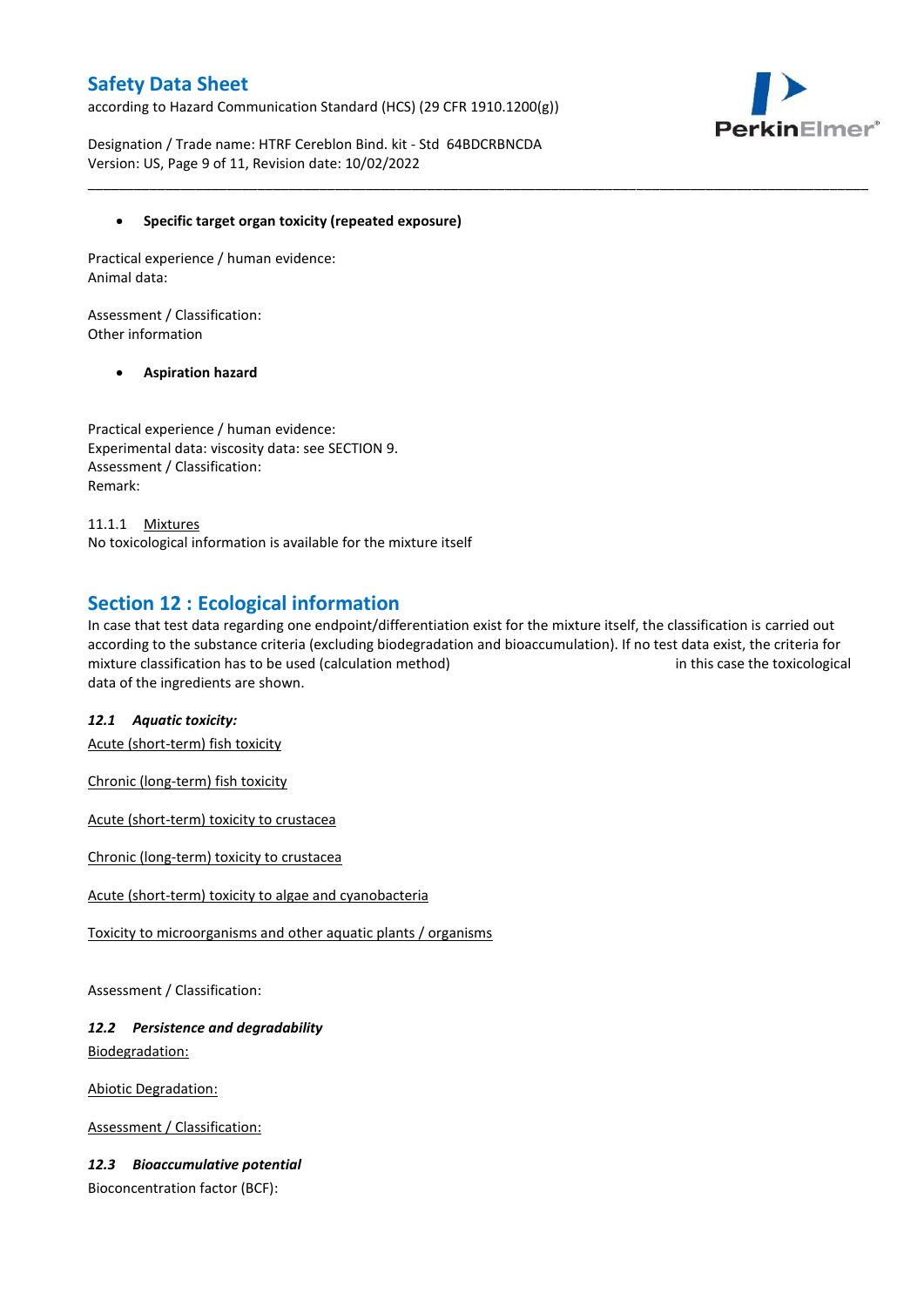according to Hazard Communication Standard (HCS) (29 CFR 1910.1200(g))

Designation / Trade name: HTRF Cereblon Bind. kit - Std 64BDCRBNCDA Version: US, Page 10 of 11, Revision date: 10/02/2022

#### *12.4 Mobility in soil*

### *12.5 Results of PBT and vPvB assessment*

#### *12.6 Other adverse effects:*

Additional ecotoxicological information:

## **Section 13 : Disposal considerations**

### *13.1 Waste treatment methods*

Waste treatment options: Dispose of waste according to applicable legislation. ;

Other disposal recommendations: Additional information:

## **Section 14 : Transport information**

#### ADR/RID/AND/IMDG/IATA

| UN No.                     |  |
|----------------------------|--|
| UN Proper shipping name    |  |
| Transport hazard class(es) |  |
| Hazard label(s)            |  |
|                            |  |
| Packing group              |  |

\_\_\_\_\_\_\_\_\_\_\_\_\_\_\_\_\_\_\_\_\_\_\_\_\_\_\_\_\_\_\_\_\_\_\_\_\_\_\_\_\_\_\_\_\_\_\_\_\_\_\_\_\_\_\_\_\_\_\_\_\_\_\_\_\_\_\_\_\_\_\_\_\_\_\_\_\_\_\_\_\_\_\_\_\_\_\_\_\_\_\_\_\_\_\_\_\_\_\_\_\_

#### *Transport in bulk according to Annex II of MARPOL 73/78 and the IBC Code*

| Land transport (ADR/RID)                                             |                                                  |
|----------------------------------------------------------------------|--------------------------------------------------|
| <b>Classification code ADR:</b>                                      | Special Provisions for ADR/RID:                  |
| Limited quantities for ADR/RID:                                      | <b>Excepted Quantities for ADR/RID:</b>          |
| Packing Instructions for ADR/RID:                                    |                                                  |
| Special packing provisions for ADR/RID:                              |                                                  |
| Mixed packing provisions:                                            | Portable tanks and bulk containers Instructions: |
| Portable tanks and bulk containers Special Provisions:               |                                                  |
| <b>ADR Tank Code:</b>                                                | ADR Tank special provisions:                     |
| Vehicle for tank carriage:                                           | Special provisions for carriage Packages:        |
| Special provisions for carriage Bulk:                                |                                                  |
| Special provisions for carriage for loading, unloading and handling: |                                                  |
| Special Provisions for carriage Operation:                           |                                                  |
| Hazard identification No:                                            | Transport category (Tunnel restriction code):    |
| Sea transport (IMDG)                                                 |                                                  |
| Marine Pollutant:                                                    | Subsidiary risk(s) for IMDG:                     |
| Packing provisions for IMDG:                                         | Limited quantities for IMDG:                     |
| Packing instructions for IMDG:                                       | <b>IBC</b> Instructions:                         |
| <b>IBC Provisions:</b>                                               | <b>IMO tank instructions:</b>                    |
| UN tank instructions:                                                | Tanks and bulk Provisions:                       |
| EmS:                                                                 | Stowage and segregation for IMDG:                |
| Properties and observations:                                         |                                                  |